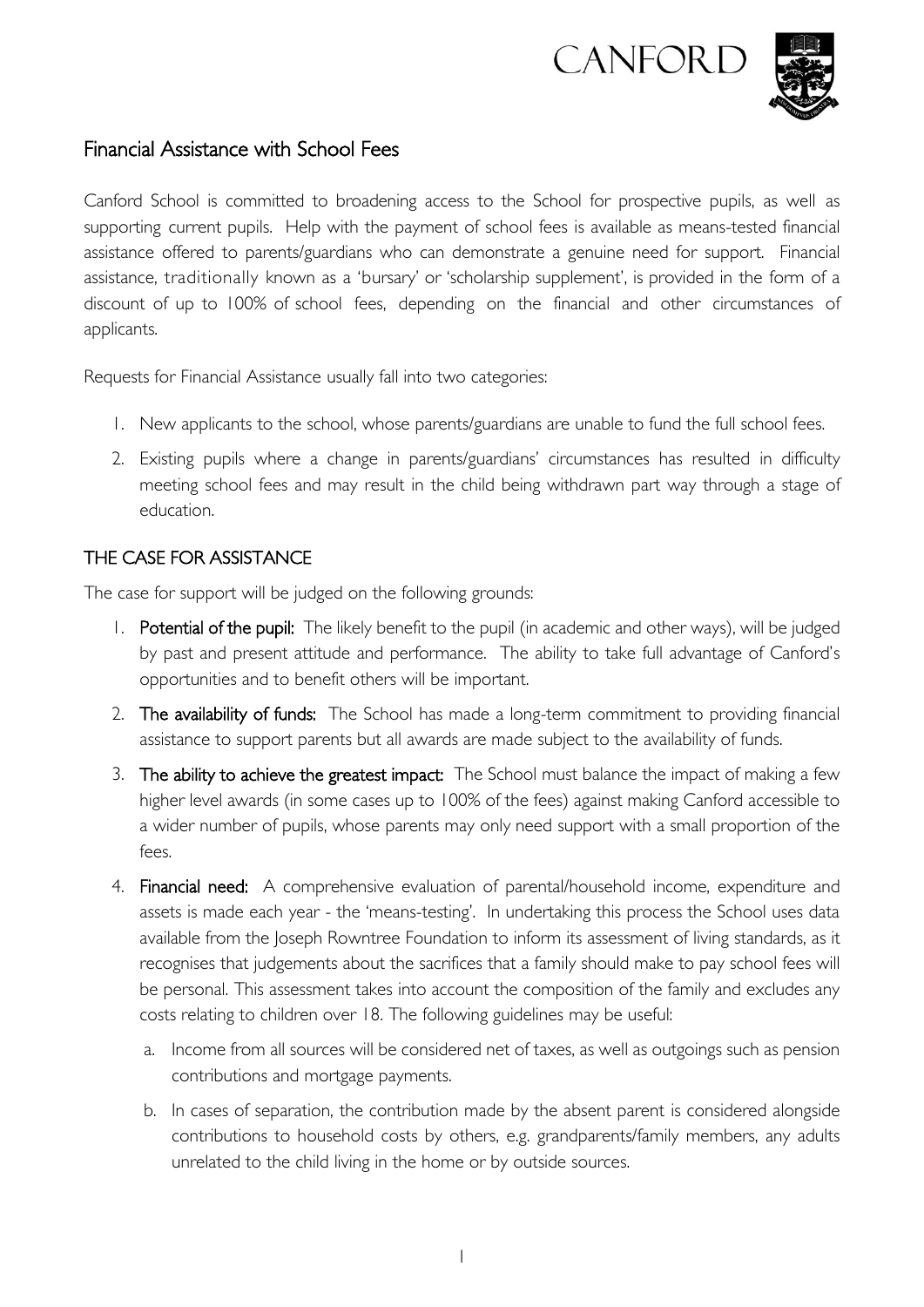- c. The ability to improve the financial position or earning power of the family; for example, where there are two partners, both would be expected to be working unless one is prevented from doing so through incapacity, the need to care for children under school age or other dependents, or the requirements of their partner's work.
- d. Opportunities to release any capital; capital savings and investments would be expected to be used for the payment of school fees, as would equity values in houses.
- e. Where school fees are being paid to Canford for siblings this commitment will be taken into account, as will the costs for siblings between the ages of 5 and 13. Accounting for the cost of educating children at other senior schools is rarely possible.
- f. Acknowledging that others might have a different view, the School considers that frequent or expensive holidays, new or luxury cars, investment in significant home improvements or second property/land holdings, as well as excessive expenditure on luxuries, such as eating out or on retail goods and services, are rarely consistent with the award of financial assistance.

#### 5. Other pertinent factors:

- a. There may be other factors that are taken into account in assessing merit for financial assistance, such as siblings already at Canford, a scholarship award, family ill-health, social or psychological needs and any other sources of funds.
- b. Parents suffering financial hardship whilst their child is in an exam year will be a priority for support, with the aim being to allow the child to complete that stage of their education.
- c. In assessing the affordability of school fees the cost of extras, such as for trips and activities, is taken into account. In addition, it is assumed that pupils are likely to bring laptops (or equivalent tablet devices) into school and so the cost of these has been incorporated into the assessment of living standards.

### THE AWARD PROCESS

### Enquiries - Prospective pupils

Financial assistance may be available from the point of a pupil joining Canford. The application form, which is available from and should be returned to the Registrar, seeks details of income, expenditure and assets with supporting documentary evidence. All parents are encouraged to seek advice from the Director of Finance before applying for financial assistance.

- 1. At 13+:
	- o Indicative Financial Assessments: Applications for an Indicative Financial Assessment will be accepted between September of Year 6 and the end of October of Year 8. An indicative assessment does not guarantee a future level of financial assistance and should only be used as a guide to the possible level of support that might be given. Many factors can affect the assessment and the level of support that might be offered later. A Full Financial Assistance application will be required during Year 8 (see below).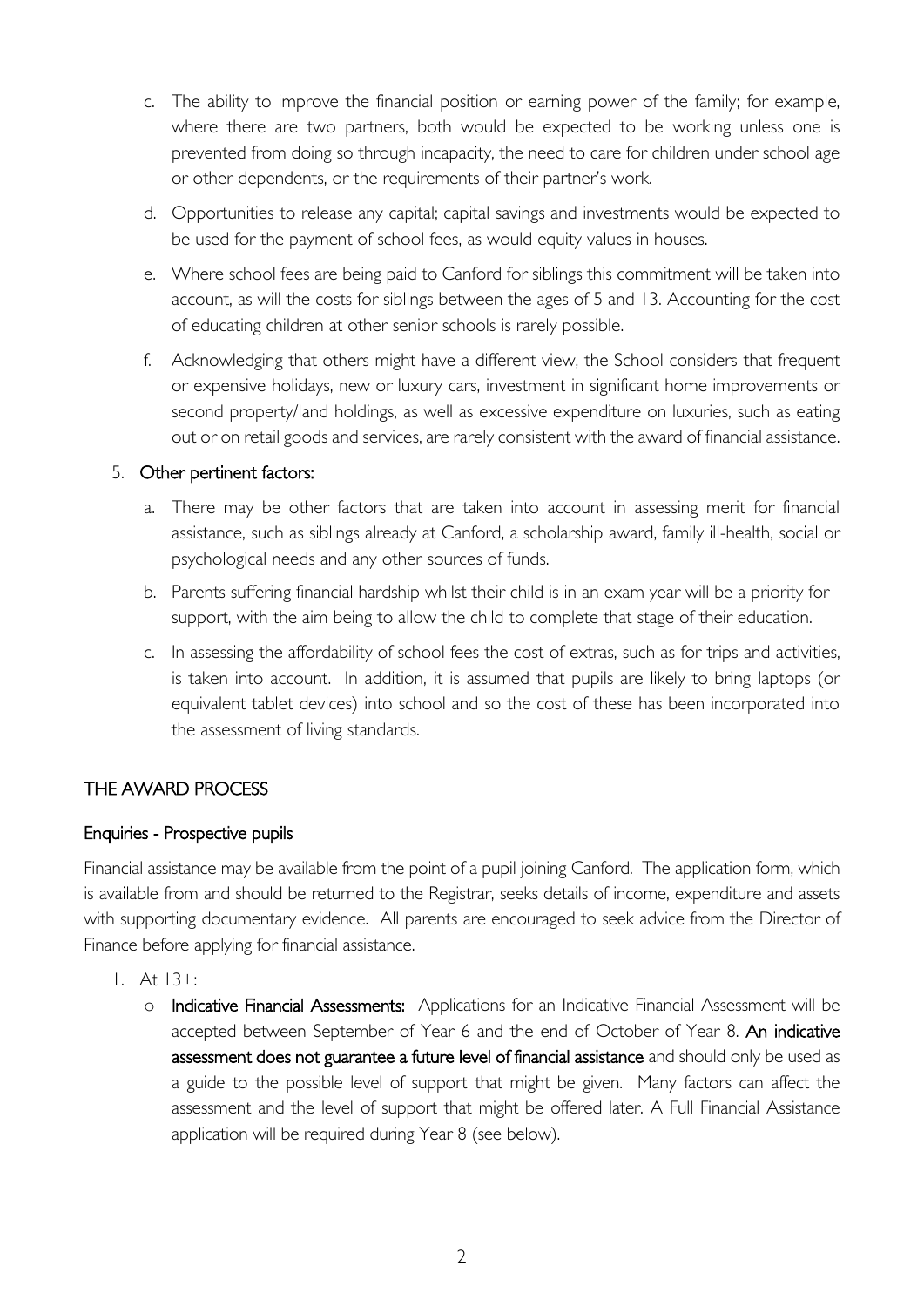- o Full Financial Assessment: (For new applicants as well as those who have previously received Indicative Assessments). Applications are required by the end of January of Year 8 and parents will be notified of the outcome by mid-March.
- 2. At 16+ applications are required by the middle of October of Year 11. Parents will be notified of the outcome at the beginning of December.

Neither a signed application form nor an Indicative Financial Assessment is a guarantee of a place at Canford. Normal entry requirements need to be met. Please contact the Admissions Office regarding entry requirements.

### Enquiries – Current Pupils

An application for financial assistance can be made at any stage, although parents should seek advice from the Director of Finance before submitting a form.

### **Assessment**

The assessment process takes time and so forms should be submitted in good time. If advice is needed on the detail required, parents should speak with the Fees Administrator or Director of Finance on 01202 847551. Supplementary information and even a home visit may be required. Regrettably, some find the process intrusive but its rigour ensures fair distribution of limited funds. Decisions made by the school are final. Parents are advised as soon as possible.

## The Award

The level of financial assistance is reassessed annually and forms are sent to existing award holders in the Autumn. If our assessment of financial need and pupil performance remain unchanged the offer of support is likely to remain the same, but this cannot be guaranteed as the level of financial assistance can rise or fall in response to both factors or, for example, the late payment of fees, or the availability of funds.

Parents should not assume that an award made before or on entry to Canford will continue at the same level throughout their child's time at the School. Awards may be increased, reduced or withdrawn depending on our assessment of parental circumstances as outlined above. Where there is a reduction we will explain the reasons for the change in our assessment.

### **Confidentiality**

All financial details are treated by Canford as confidential and recipients of awards are expected to take the same approach.

## Other Support

The Registrar or Bursar can supply details of charitable trusts that may assist with fees at independent schools, particularly when financial circumstances drastically alter during a child's exam course, or if additional support is required.

Some information is available from the Educational Trusts' Forum at: www.educational-grants.org

## Useful Contacts